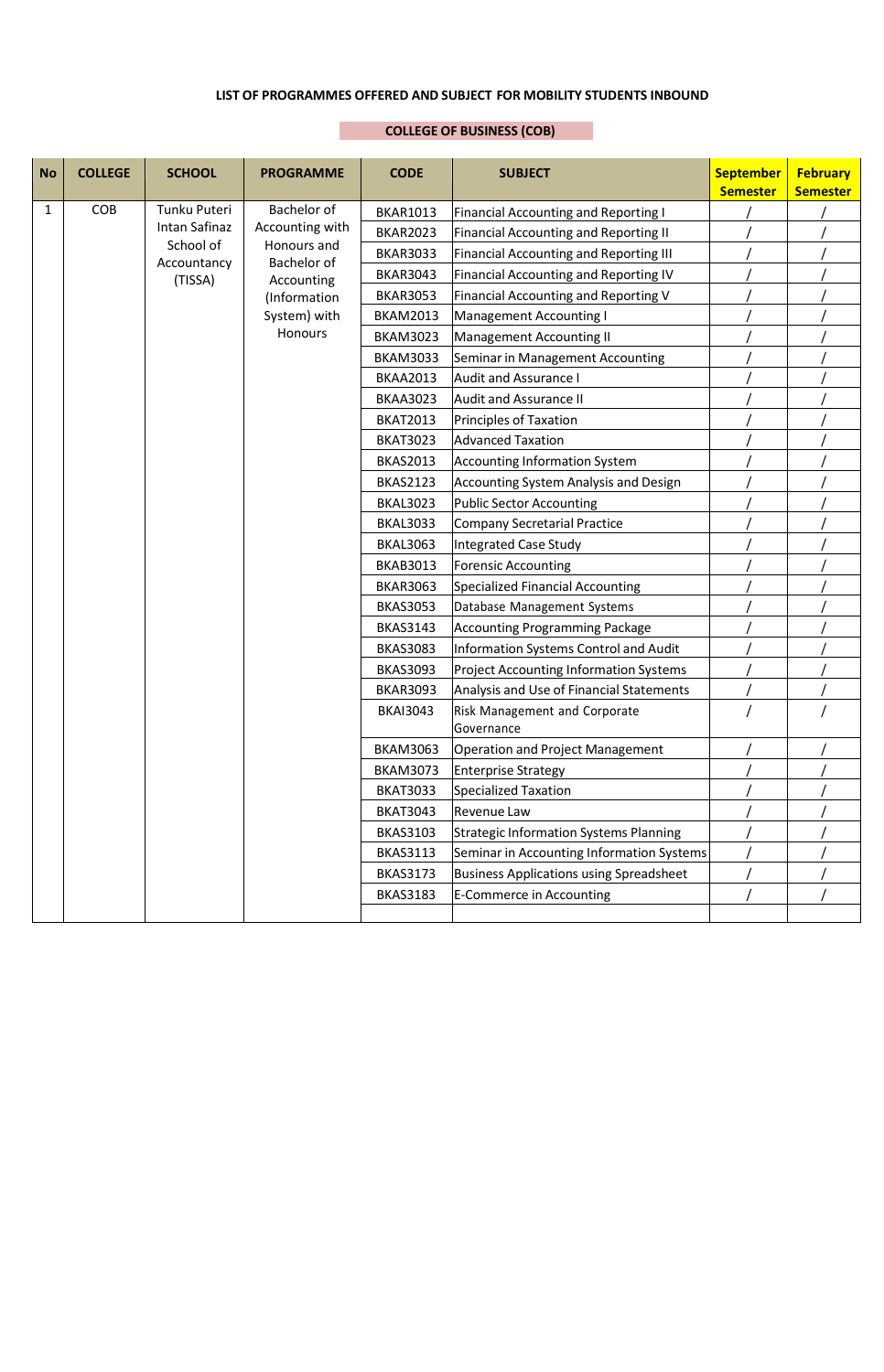|   |     |                             |                   | <b>BPMN1013</b> | Principles of Management                          |  |
|---|-----|-----------------------------|-------------------|-----------------|---------------------------------------------------|--|
|   |     |                             |                   | <b>BPMN2023</b> | Organizational Behavior                           |  |
|   |     |                             |                   | <b>BPIN3053</b> | Management Information System                     |  |
| 2 | COB | School of                   | Bachelor of       | <b>BPMN3123</b> | <b>Management Ethics</b>                          |  |
|   |     | <b>Business</b>             | <b>Business</b>   | <b>BPMN3143</b> | <b>Research Methodology</b>                       |  |
|   |     | Manageme                    | Administration    |                 |                                                   |  |
|   |     | nt (SBM)                    | with Honours      |                 |                                                   |  |
|   |     |                             |                   |                 |                                                   |  |
|   |     |                             |                   | <b>BSMH2013</b> | Human Resource Management                         |  |
|   |     |                             |                   | <b>BSMH3023</b> | Staffing                                          |  |
|   |     |                             |                   | <b>BSMH3033</b> | <b>Training and Development</b>                   |  |
|   |     |                             |                   | <b>BSMH3043</b> | Remuneration and Rewards Management               |  |
|   |     |                             |                   | <b>BSMH3053</b> | Employee Performance Management                   |  |
|   |     | School of                   | Bachelor of       | <b>BSMH3063</b> | <b>Change Management</b>                          |  |
| 3 | COB | <b>Business</b><br>Manageme | Human<br>Resource | <b>BSMH3083</b> | Introduction to Occupational Safety and<br>Helath |  |
|   |     | nt (SBM)                    | Management        | <b>BSMH3073</b> | Negotiation                                       |  |
|   |     |                             | with Honours      |                 |                                                   |  |
|   |     |                             |                   |                 |                                                   |  |
|   |     |                             |                   | <b>BPMM2023</b> | <b>Marketing Management</b>                       |  |
|   |     |                             |                   | <b>BPMM3013</b> | <b>Consumer Behavior</b>                          |  |
|   |     |                             |                   | <b>BPMM3043</b> | Marketing Strategy & Analysis                     |  |
|   |     |                             |                   | <b>BPMM3053</b> | <b>International Marketing</b>                    |  |
|   |     |                             |                   | <b>BPMM3063</b> | <b>Industrial Marketing</b>                       |  |
|   |     |                             |                   | <b>BPMM3083</b> | <b>Service Marketing</b>                          |  |
|   |     |                             |                   | <b>BPMM3133</b> | <b>Retailing Management</b>                       |  |
|   |     |                             |                   | <b>BPMM3143</b> | <b>Electronic Marketing</b>                       |  |
|   |     | School of                   | Bachelor of       | <b>BPMM3183</b> | <b>Relationship Marketing</b>                     |  |
| 4 | COB | <b>Business</b>             | Marketin          | <b>BPMM3203</b> | <b>Advertising Management</b>                     |  |
|   |     | Manageme                    | g with            | <b>BPMM3263</b> | Supply Chain Management                           |  |
|   |     | nt (SBM)                    | <b>Honours</b>    | <b>BPMM3113</b> | <b>Brand Management</b>                           |  |
|   |     |                             |                   |                 |                                                   |  |
|   |     |                             |                   |                 |                                                   |  |
|   |     |                             |                   | <b>BPME2023</b> | Creativity and Innovation                         |  |
|   |     | School of                   | Bachelor of       | <b>BPME3033</b> | E-Commerce                                        |  |
| 5 | COB | <b>Business</b>             | Entreprene        | <b>BPME3023</b> | Franchise Business Management                     |  |
|   |     | Manageme                    | urship with       |                 |                                                   |  |
|   |     | nt (SBM)                    | Honours           |                 |                                                   |  |
|   |     |                             |                   |                 |                                                   |  |
|   |     |                             |                   | <b>BJTH1013</b> | Thinking and Ethics in Technology<br>Management   |  |
|   |     | School of                   |                   | <b>BJTC2023</b> | <b>Construction Technology</b>                    |  |
| 6 | COB | Technology                  | Bachelor of       | <b>BJTE2023</b> | <b>Electrical and Electronics Technology</b>      |  |
|   |     | Management                  | Technology        | <b>BJTM2023</b> | <b>Manufacturing Technology</b>                   |  |
|   |     | & Logistics                 | Management        | <b>BJIB2033</b> | Information and Communication Technology          |  |
|   |     | (STML)                      | with Honours      |                 |                                                   |  |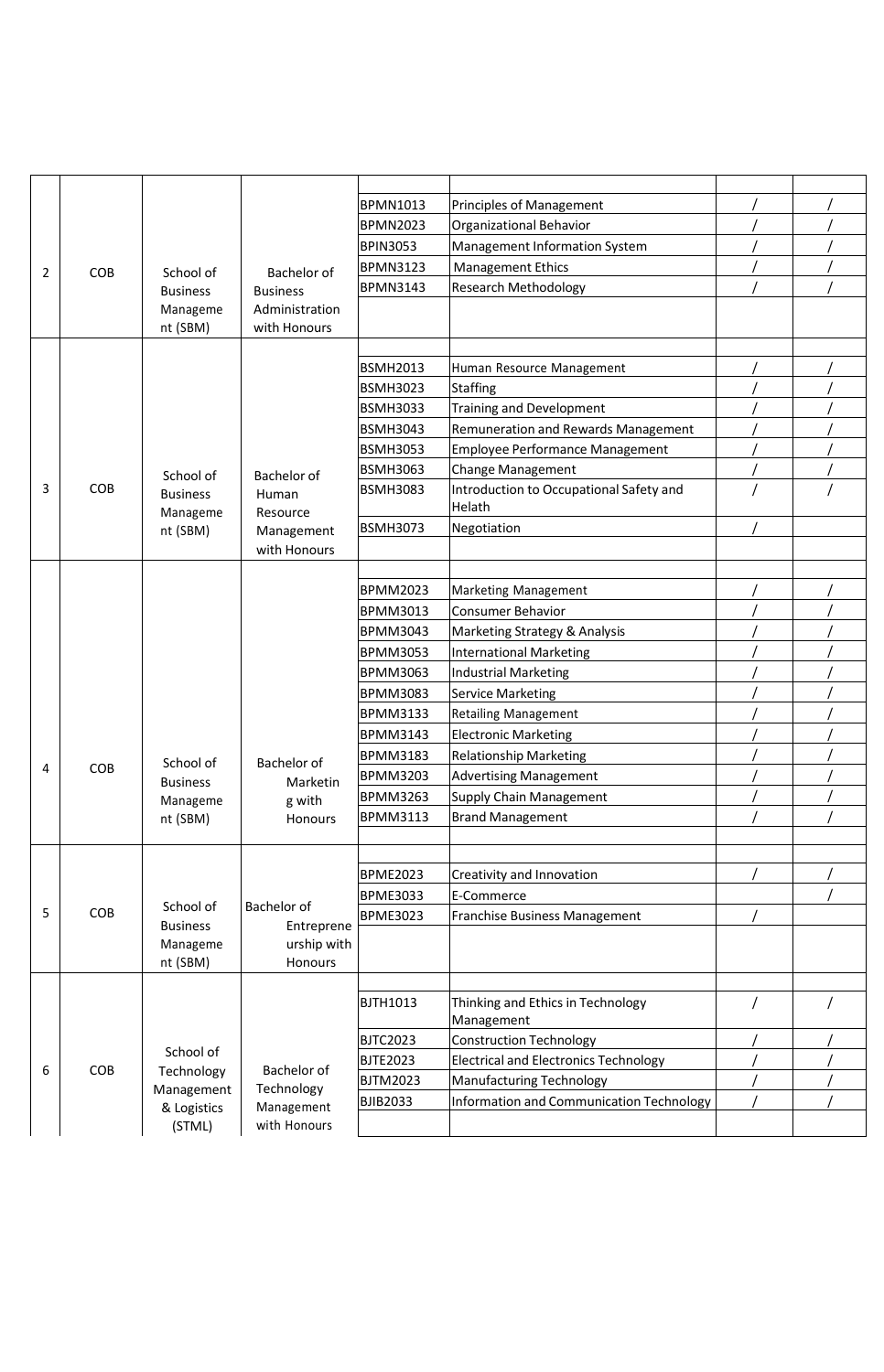| 7  | COB | School of<br>Technology<br>Management<br>& Logistics<br>(STML) | Bachelor of<br>Operations<br>Management<br>with Honours                                             | <b>BJMQ3013</b>  | <b>Quality Management</b>                     |  |
|----|-----|----------------------------------------------------------------|-----------------------------------------------------------------------------------------------------|------------------|-----------------------------------------------|--|
| 8  | COB | School of<br>Technology<br>Management<br>& Logistics<br>(STML) | Bachelor of<br><b>Business</b><br>Administration<br>(Logistics &<br>Transportation)<br>with Honours | <b>BPMG 2013</b> | <b>Fundamental of Transport and Logistics</b> |  |
|    |     |                                                                |                                                                                                     | <b>BWRR1013</b>  | <b>Risk and Insurance</b>                     |  |
|    |     |                                                                |                                                                                                     | <b>BWRR2033</b>  | Life and Health Insurance                     |  |
|    |     |                                                                |                                                                                                     |                  | <b>BWRR2043  Insurance Company Operations</b> |  |
|    |     |                                                                |                                                                                                     | <b>BWRR3033</b>  | <b>Risk Management</b>                        |  |
|    |     |                                                                |                                                                                                     | <b>BWRR3043</b>  | <b>Employee Benefits Management</b>           |  |
|    |     |                                                                |                                                                                                     | <b>BWRR3053</b>  | Reinsurance                                   |  |
|    |     |                                                                |                                                                                                     | <b>BWRR3063</b>  | Financial Risk Management                     |  |
|    |     |                                                                |                                                                                                     | <b>BWRR3073</b>  | Credit Risk Management                        |  |
|    |     |                                                                |                                                                                                     | <b>BWRR3083</b>  | Marine and Aviation Insurance                 |  |
|    |     |                                                                |                                                                                                     | <b>BWRR3103</b>  | <b>Estate Planning</b>                        |  |
|    |     |                                                                |                                                                                                     | <b>BWRR3113</b>  | <b>Retirement Planning</b>                    |  |
|    |     | School of                                                      | <b>Bachelor of Risk</b>                                                                             | <b>BWRR3123</b>  | Corporate Governance                          |  |
| 9  | COB | Economic,                                                      | Management                                                                                          | <b>BWRR3133</b>  | Risk Analysis and Decision Making             |  |
|    |     | Finance &                                                      | and Insurance                                                                                       | <b>BWRR3143</b>  | Property and Liability Risk Management        |  |
|    |     | <b>Banking</b>                                                 | with Honours                                                                                        | <b>BWRR3153</b>  | Risk Financing (1semester)                    |  |
|    |     | (SEFB)                                                         |                                                                                                     | <b>BWRR3163</b>  | Business Continuity Management (1 semester)   |  |
|    |     |                                                                |                                                                                                     | <b>BWRS2013</b>  | Takaful (1 semester)                          |  |
|    |     |                                                                |                                                                                                     |                  |                                               |  |
|    |     |                                                                |                                                                                                     |                  |                                               |  |
|    |     |                                                                |                                                                                                     | <b>BEES3093</b>  | Islamic Economic System And Thoughts          |  |
|    |     |                                                                |                                                                                                     | <b>BEET3013</b>  | <b>International Trade</b>                    |  |
|    |     |                                                                |                                                                                                     | <b>BEED2013</b>  | Development ECONOMICS                         |  |
|    |     |                                                                |                                                                                                     | <b>BEEI3063</b>  | <b>Industrial Regulation</b>                  |  |
|    |     |                                                                |                                                                                                     | <b>BEEM3053</b>  | Investment Theory                             |  |
|    |     |                                                                |                                                                                                     | <b>BEEQ3013</b>  | Econometrics                                  |  |
|    |     |                                                                |                                                                                                     | <b>BEET2013</b>  | <b>International Economics</b>                |  |
|    |     |                                                                |                                                                                                     | <b>BEEE3073</b>  | <b>Enviromental Economics</b>                 |  |
|    |     |                                                                |                                                                                                     | <b>BEEI2053</b>  | Labour Economics                              |  |
|    |     |                                                                |                                                                                                     | <b>BEEP3083</b>  | <b>Health Economics</b>                       |  |
| 10 | COB | School of                                                      | Bachelor of                                                                                         | <b>BEET3023</b>  | <b>International Finance</b>                  |  |
|    |     | Economic,                                                      | Science                                                                                             | <b>BEET3033</b>  | International Investment                      |  |
|    |     | Finance &                                                      | Economics with                                                                                      | <b>BEED3023</b>  | <b>Economic Planning</b>                      |  |
|    |     | <b>Banking</b>                                                 | Honours                                                                                             | <b>BEEE3103</b>  | <b>Economic Analysis Of Tourism</b>           |  |
|    |     | (SEFB)                                                         |                                                                                                     | <b>BEEI3053</b>  | Industrial Organization                       |  |
|    |     |                                                                |                                                                                                     | <b>BEEM2033</b>  | Monetary Economic And Institutions            |  |
|    |     |                                                                |                                                                                                     | <b>BEEP3013</b>  | <b>Public Finance</b>                         |  |
|    |     |                                                                |                                                                                                     | <b>BEED3043</b>  | Project Appraisal                             |  |
|    |     |                                                                |                                                                                                     | <b>BEEM3043</b>  | <b>Monetary Economics</b>                     |  |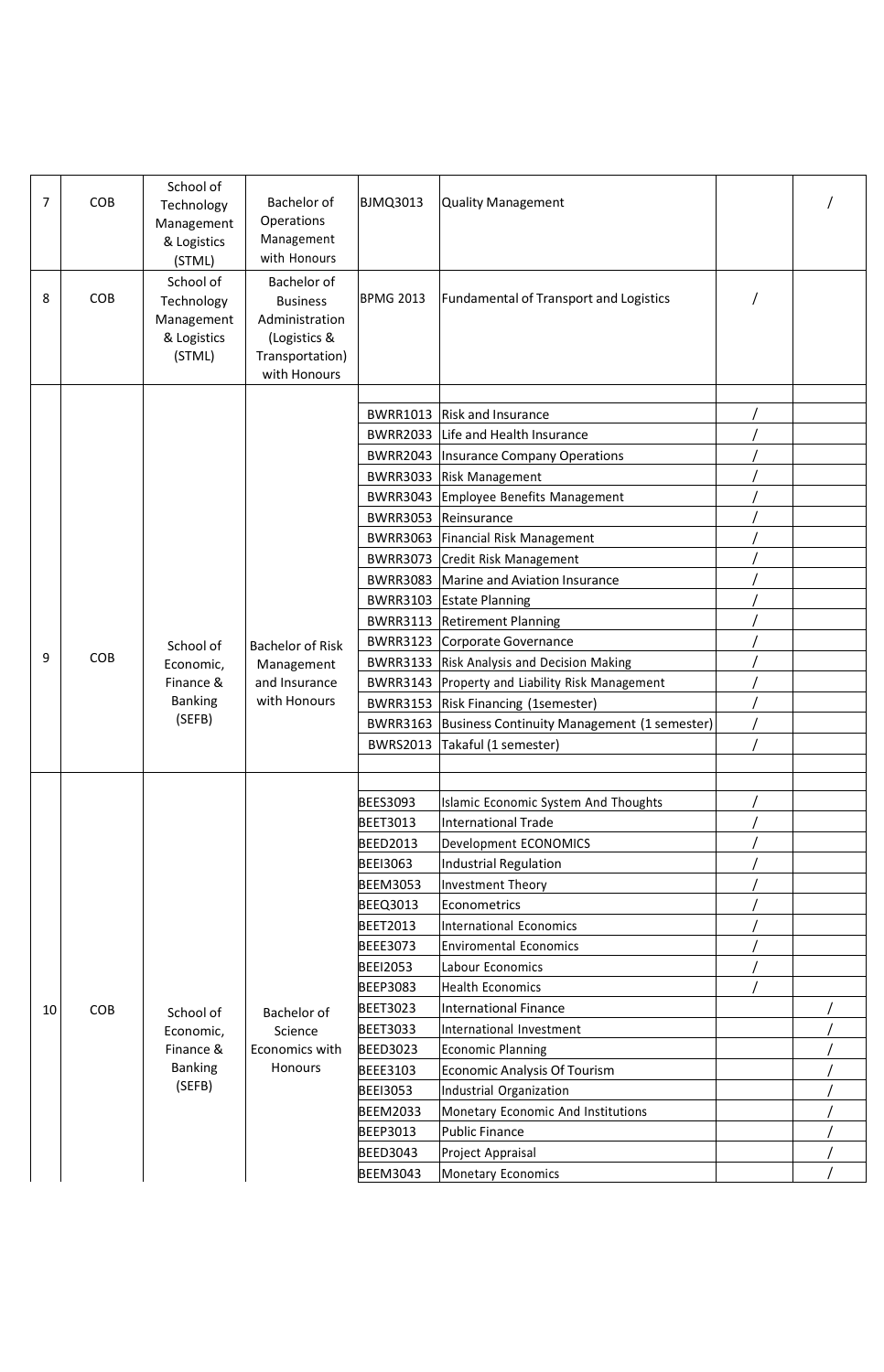|    |     |                                                                 |                                                                      | <b>BWFF2033</b> | Financial Management                       |  |
|----|-----|-----------------------------------------------------------------|----------------------------------------------------------------------|-----------------|--------------------------------------------|--|
|    |     |                                                                 |                                                                      | <b>BWFF2043</b> | <b>Advanced Financial Management</b>       |  |
|    |     |                                                                 |                                                                      | <b>BWFF2053</b> | Financial Statement Analysis and Valuation |  |
|    |     |                                                                 |                                                                      | <b>BWFF3013</b> | Corporate Finance                          |  |
|    |     |                                                                 |                                                                      | <b>BWFF3033</b> | <b>Financial Market and Institutions</b>   |  |
|    |     |                                                                 |                                                                      | <b>BWFF3043</b> | International Finance                      |  |
|    |     |                                                                 |                                                                      | <b>BWFF3073</b> | Personal Finance                           |  |
|    |     |                                                                 |                                                                      | <b>BWFF3113</b> | <b>Ethics and Governance</b>               |  |
|    |     |                                                                 |                                                                      | <b>BWFN3013</b> | <b>Investment Analysis</b>                 |  |
|    |     |                                                                 |                                                                      | <b>BWFN3033</b> | Portfolio Management                       |  |
|    |     | School of                                                       |                                                                      | <b>BWFN3043</b> | Behavioral Finance                         |  |
| 11 | COB | Economic,                                                       | Bachelor of                                                          | <b>BWFF3053</b> | <b>Financial Modeling</b>                  |  |
|    |     | Finance &                                                       | Finance with<br>Honours                                              | <b>BWFN3053</b> | <b>Fixed Income Securities</b>             |  |
|    |     | <b>Banking</b>                                                  |                                                                      | <b>BWFN3063</b> | Derivatives and Risk Management            |  |
|    |     | (SEFB)                                                          |                                                                      | <b>BWFF3103</b> | <b>Small Business Finance</b>              |  |
|    |     |                                                                 |                                                                      | <b>BWFF3083</b> | <b>Venture Capital</b>                     |  |
|    |     |                                                                 |                                                                      | <b>BWFF3193</b> | Seminar in Finance                         |  |
|    |     |                                                                 |                                                                      | <b>BWFE3013</b> | Real Estate Management                     |  |
|    |     |                                                                 |                                                                      | <b>BWFF3023</b> | <b>Credit Management</b>                   |  |
|    |     |                                                                 |                                                                      | <b>BWFF3063</b> | <b>Financial Theory</b>                    |  |
|    |     |                                                                 |                                                                      |                 |                                            |  |
|    | COB | School of<br>Economic,<br>Finance &<br><b>Banking</b><br>(SEFB) | Bachelor of<br>Science<br>Agribusiness<br>Management<br>with Honours |                 |                                            |  |
|    |     |                                                                 |                                                                      | <b>BEEA3033</b> | <b>Agribusiness Finance</b>                |  |
| 12 |     |                                                                 |                                                                      | <b>BEEA3113</b> | <b>Agricultural Production Economics</b>   |  |
|    |     |                                                                 |                                                                      | <b>BEEA3123</b> | Agribusiness Management                    |  |
|    |     |                                                                 |                                                                      | <b>BEEA3133</b> | <b>Agricutural Development Economics</b>   |  |
|    |     |                                                                 |                                                                      | <b>BEEA3153</b> | <b>Agricultural Marketing</b>              |  |
|    |     |                                                                 |                                                                      | <b>BEEA3163</b> | International Agricultural Trade           |  |
|    |     |                                                                 |                                                                      |                 |                                            |  |
|    |     | School of<br>Economic,<br>Finance &<br><b>Banking</b><br>(SEFB) | Bachelor of<br>Banking with<br>Honours                               |                 |                                            |  |
|    |     |                                                                 |                                                                      | <b>BWBB1013</b> | Foundations of Banking                     |  |
|    | COB |                                                                 |                                                                      | <b>BWBB2013</b> | <b>Bank Management</b>                     |  |
|    |     |                                                                 |                                                                      | <b>BWBB3013</b> | <b>Commercial Bank Operations</b>          |  |
| 13 |     |                                                                 |                                                                      | <b>BWBB3023</b> | <b>Lending Management</b>                  |  |
|    |     |                                                                 |                                                                      | <b>BWBB3033</b> | <b>International Banking</b>               |  |
|    |     |                                                                 |                                                                      | <b>BWBB3043</b> | <b>Banking Securities</b>                  |  |
|    |     |                                                                 |                                                                      | <b>BWBB3053</b> | Marketing of Financial Services            |  |
|    |     |                                                                 |                                                                      | <b>BWBB3063</b> | International Trade and Finance            |  |
|    |     |                                                                 |                                                                      | <b>BWBB3073</b> | <b>Treasury Management</b>                 |  |
|    |     |                                                                 |                                                                      | <b>BWBB3083</b> | <b>Corporate Banking</b>                   |  |
|    |     |                                                                 |                                                                      | <b>BWBB3093</b> | Offshore Banking                           |  |
|    |     |                                                                 |                                                                      |                 |                                            |  |